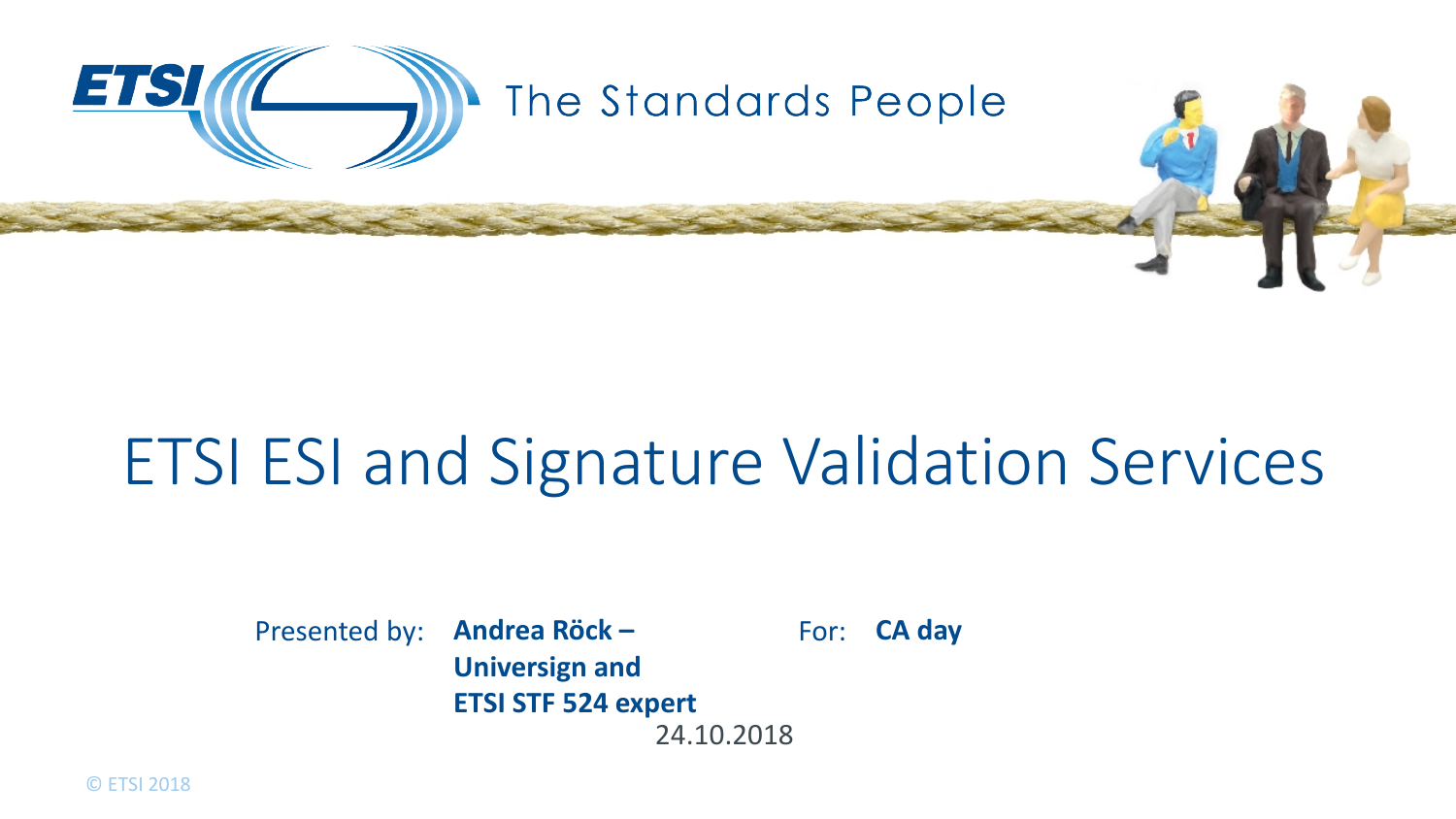

## Agenda

- Update on standardisation under eIDAS  $\mathbb V$
- Signature validation service $\mathbb V$

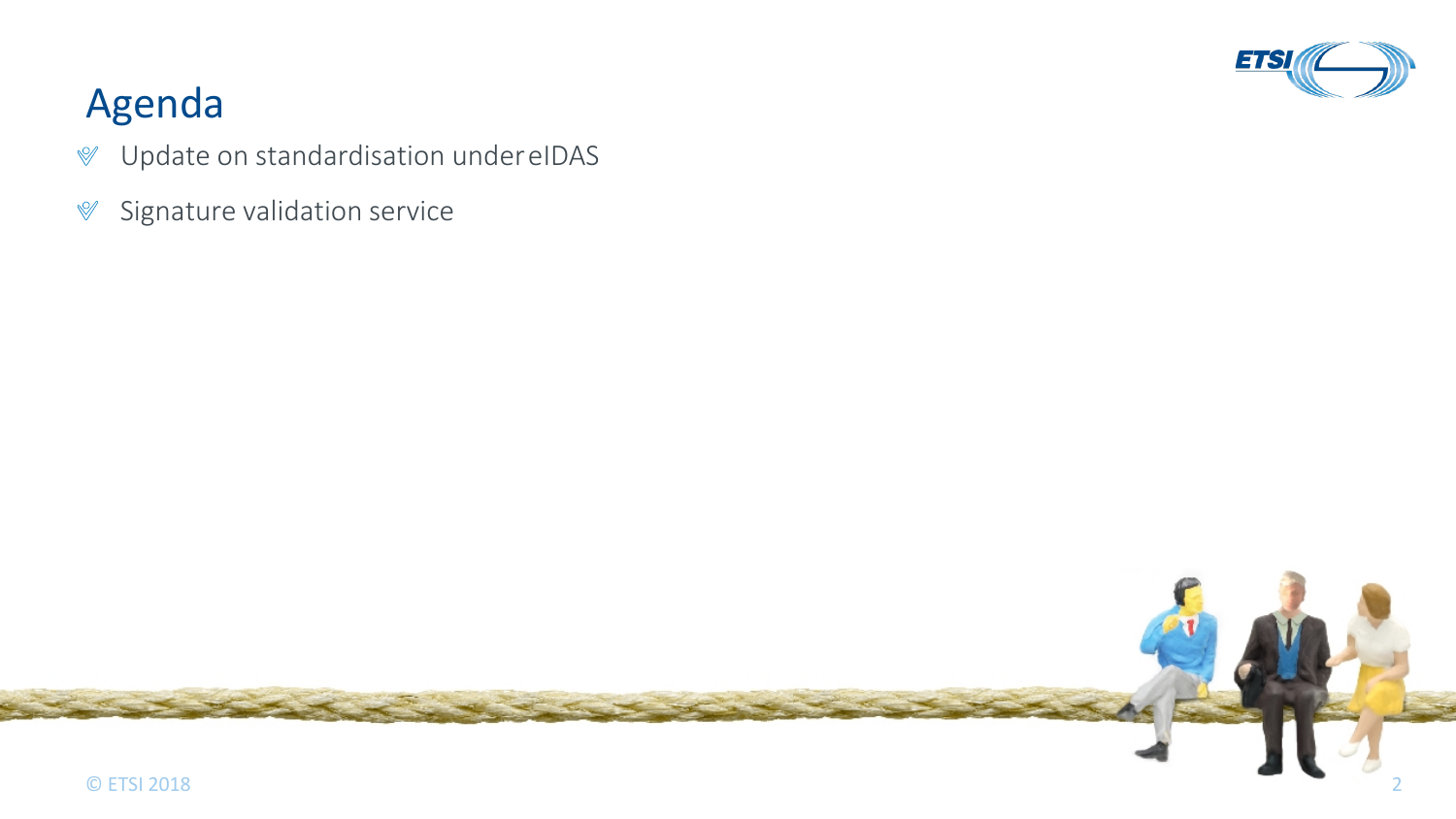

## Update on  $\bullet$ standardisation under eIDAS

© ETSI 2018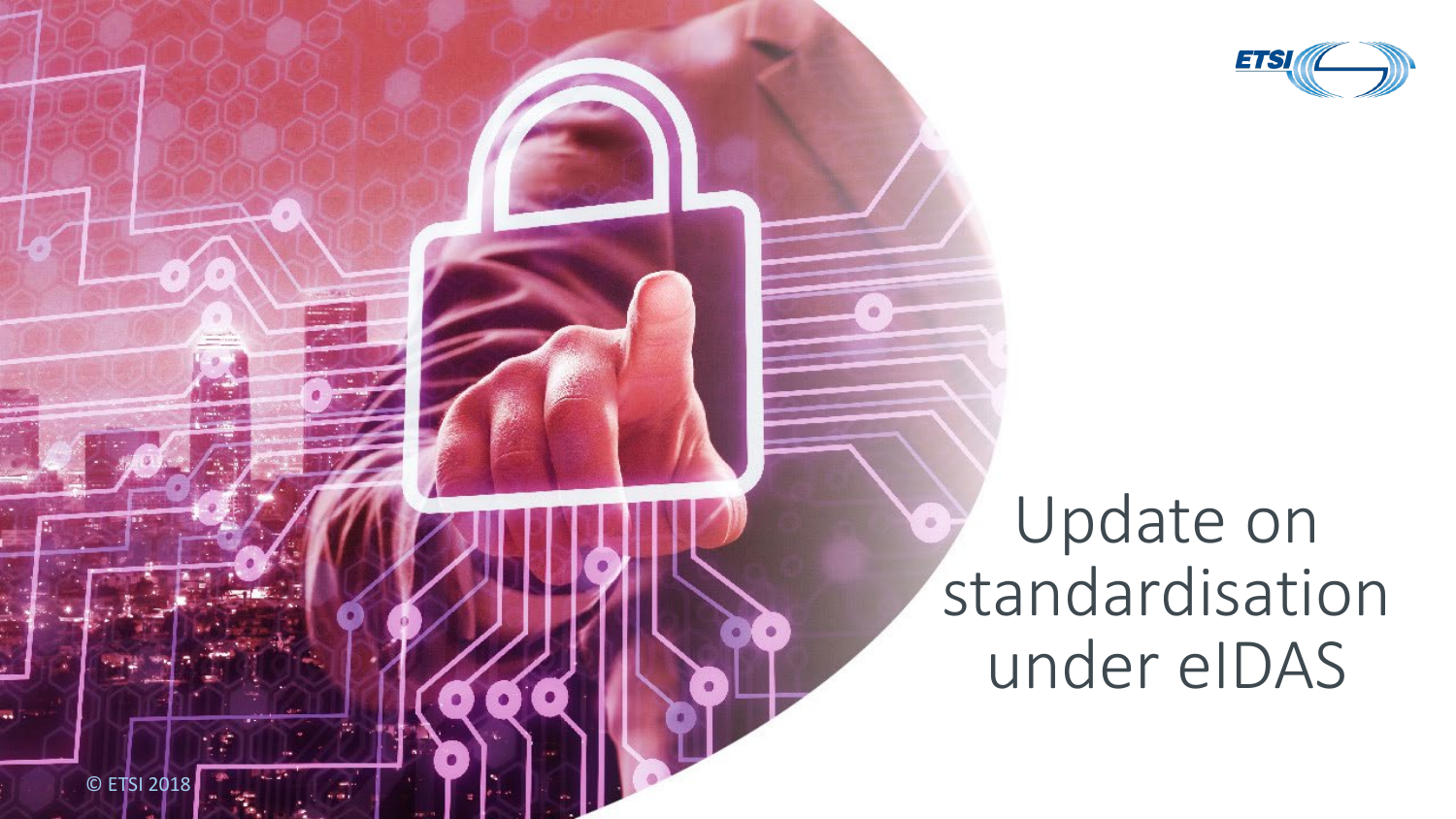## eIDAS Standards Framework: Published Standards



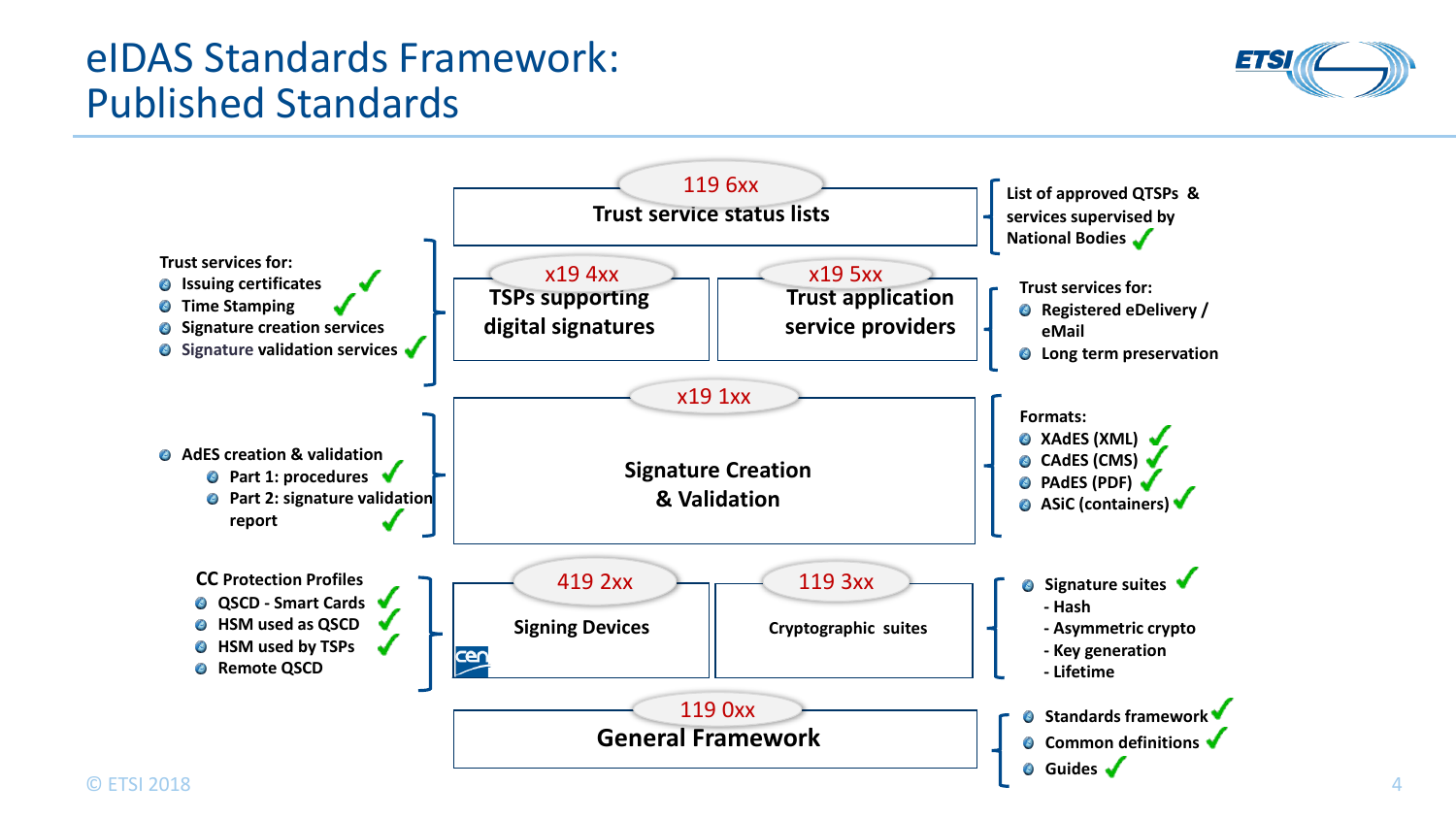Each individual requirement clearly identified & mapped to a specific component

New TR 119 411-4 : unified checklist for all CPs (Certificate Policy)

ETSI policies acknowledged by, and incorporating major requirements of, CA/B forum

- CA Browser Forum's BRG v1.4.2
- CA Browser Forum's EVCG V.1.6.1 used for EVCP

### Several detailed clarifications

OCSP & CRL:

- Mandatory to have at least 1 of OCSP or CRL, OCSP recommended  $\mathbb V$
- $\mathbb{V}$ Support for long term validation (beyond certificate expiry)

#### $\degree$  ETSI 2018 EN 319 411-1 v1.2.2, EN 319 411-2 v 2.2.2, TR 119 411-4 published in May 2018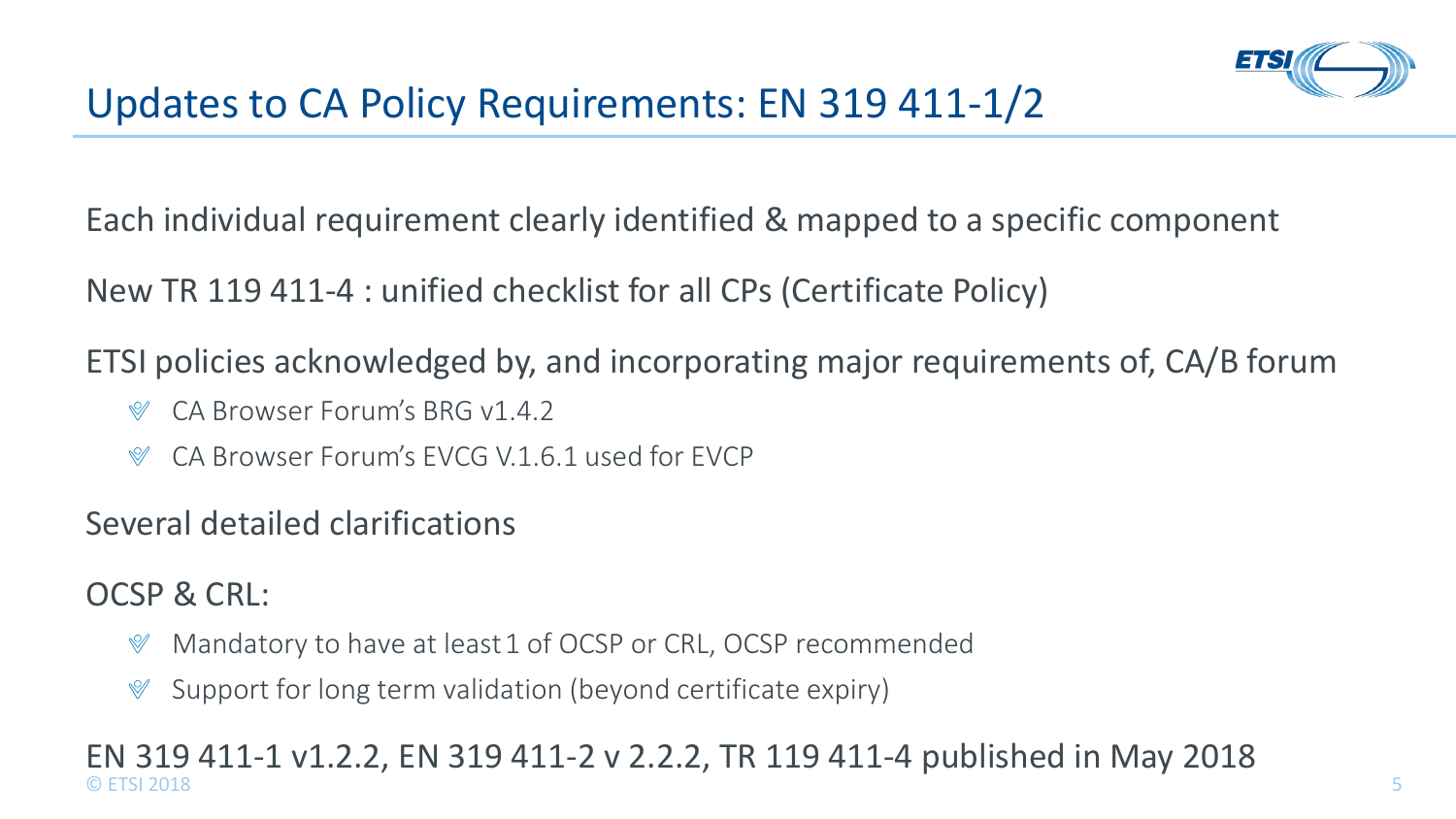

## Qualified Certificates under PSD2

ETSI joint work with ECB ERPB PIS WG / Open Banking Europe

To fulfil need from Commission Delegated Regulation (EU) 2018/389:

- Qualified Certificate profiles  $\mathbb V$ 
	- PSD2 Qualified Website Authentication Certificates  $\mathbb{V}$
	- PSD2 Qualified Seal Certificates  $\mathbb{V}$
- CA Policy Requirements for PSD2 Qualified Certificate  $\mathbb V$ 
	- Requirements for validation of PSD2 specific attributes  $\mathbb V$
	- Revocation of PSD2 certificate due to change in PSD2 attribute status  $\mathbb V$
	- Involves interaction with National (Financial) Competent Authority  $\mathbb{V}$

Published as TS 119 495 in May 2018

#### **Update taking into account input from European Banking Authority under final review expected publication November**

#### $\degree$  ETSI 2018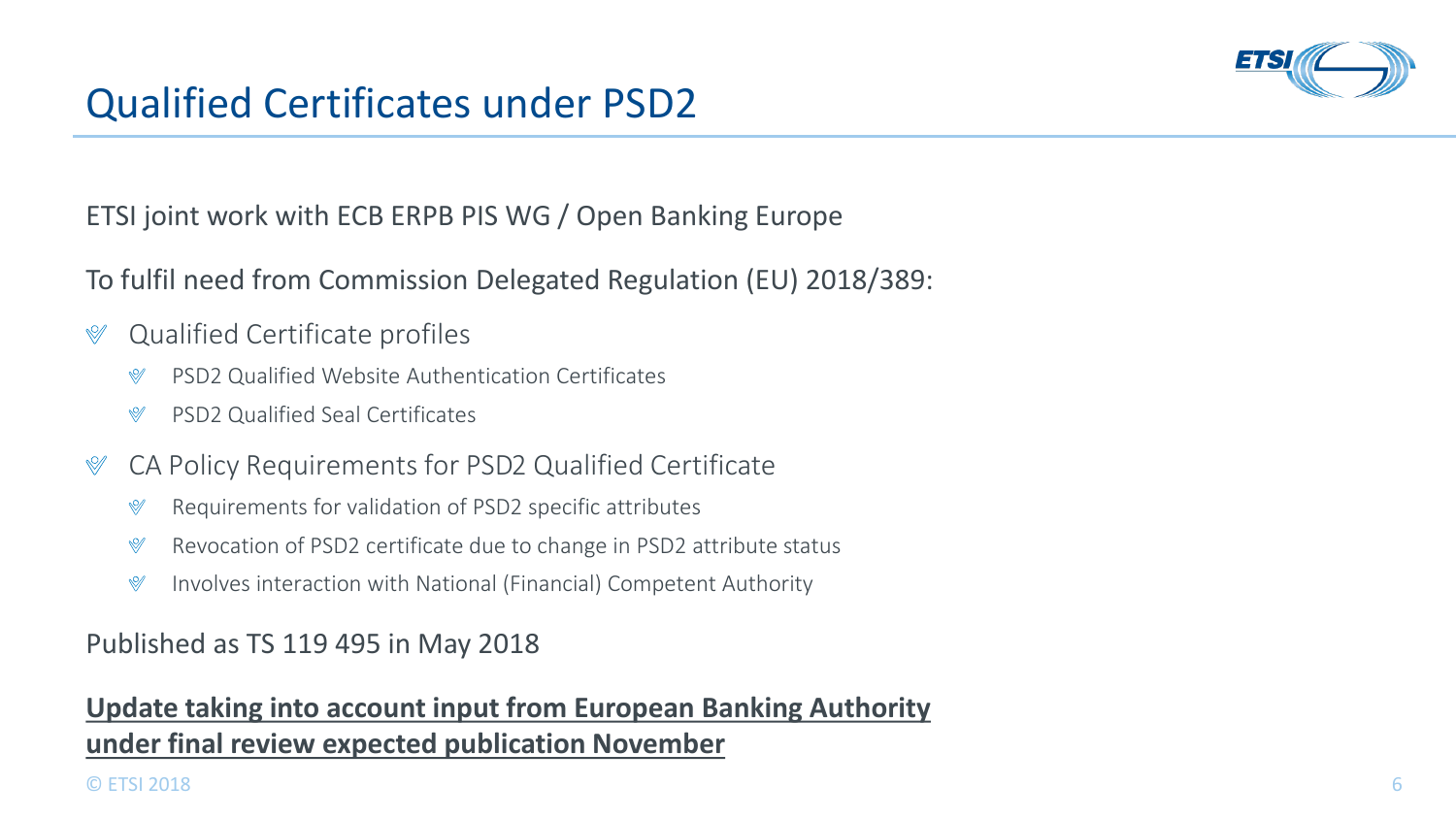



CEN standards for remote signing systems:

- EN 419 241-1: General System Requirements  $\mathbb V$
- prEN 419 241-2: Protection Profile for QSCD for Server Signing
- EN 419 221-5: Cryptographic Module

Authentication can be delegated to an Identity Provider outside QSCD

Timescale:

- EN 419 241-1: Approved awaiting publication  $\mathbb V$
- EN 419 241-2: Technically Approved under Common Criteria awaiting  $\mathbb{V}$ final CEN approval and publication

© ETSI 2018 7 EN 419 221-5: Approved and published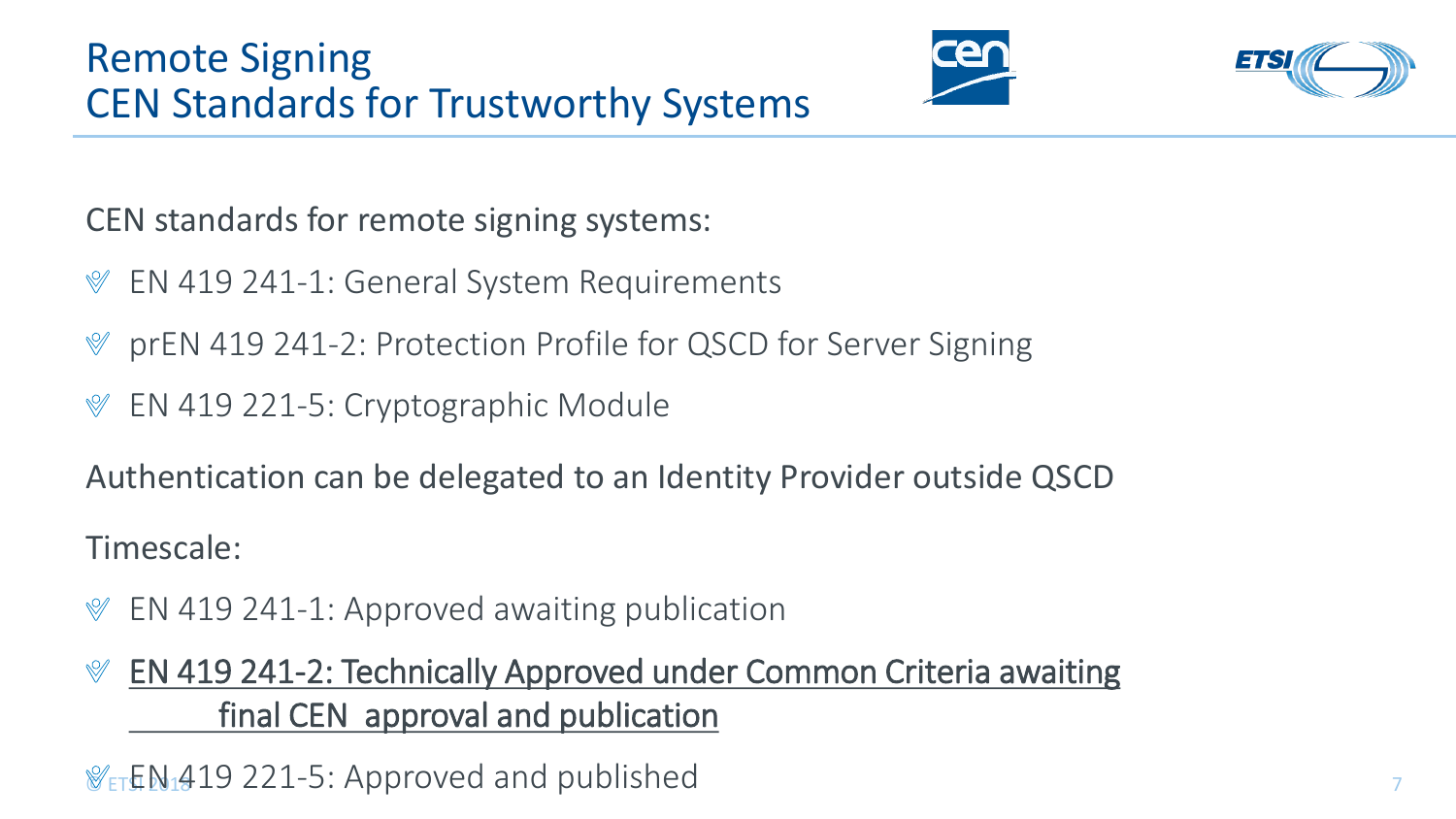

Standards being developed:

- TS 119 431-1: Policy and Security Requirements for TSP Service Components Operating a Remote QSCD / SCD
- TS 119 431-2: Policy and Security Requirements for TSP Service Components Supporting AdES Digital Signature Creation
- TS 119 432: Protocols for Remote Digital Signature Creation

Timescale

- $\%$  TS 119 431-1 and TS 119 431-2 publication Nov 2018
- TS 119 432 depends on OASIS DSS-X and CSC 1.0, publication Jan 2019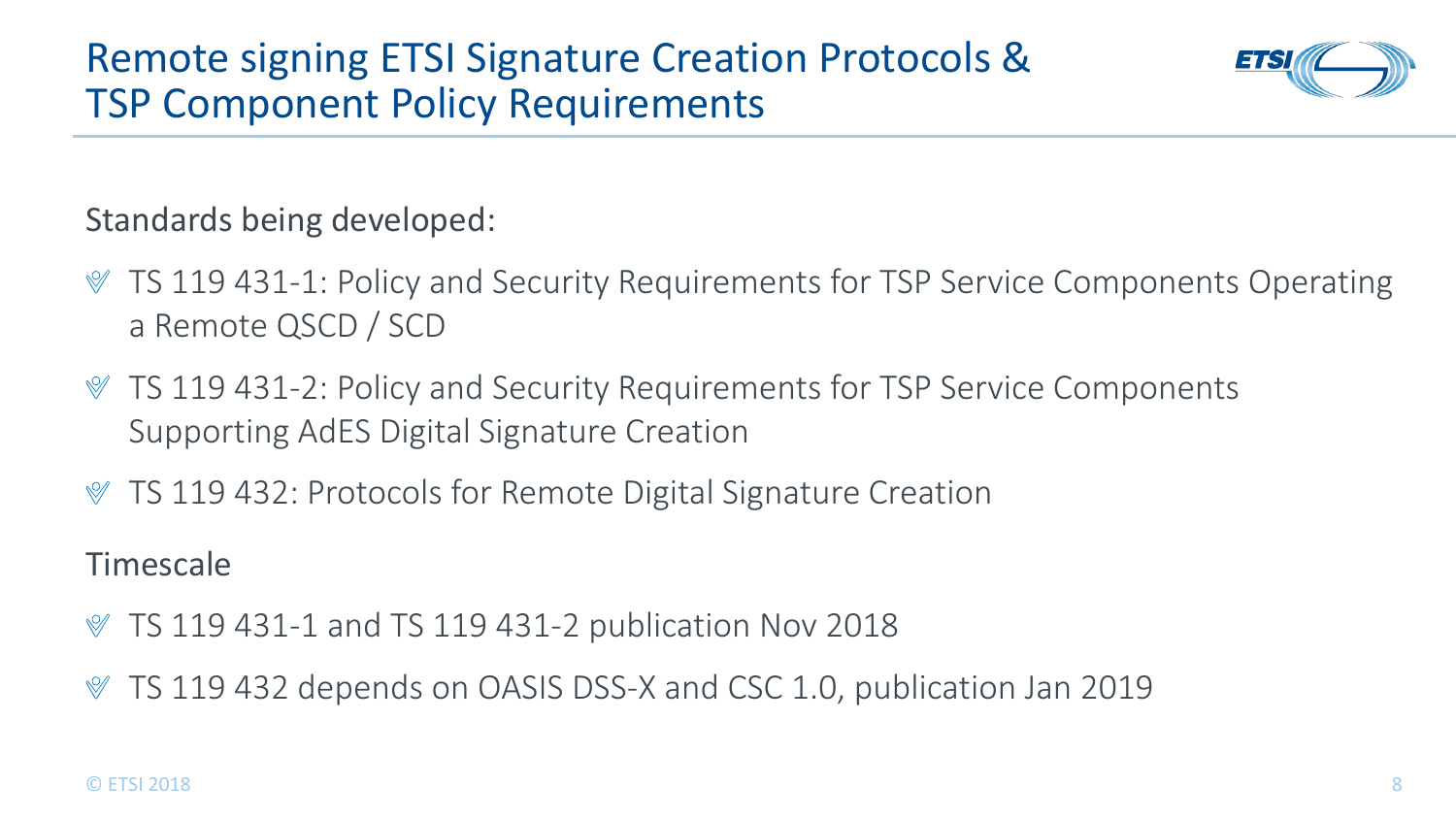

## Scope of Remote Signing Standards

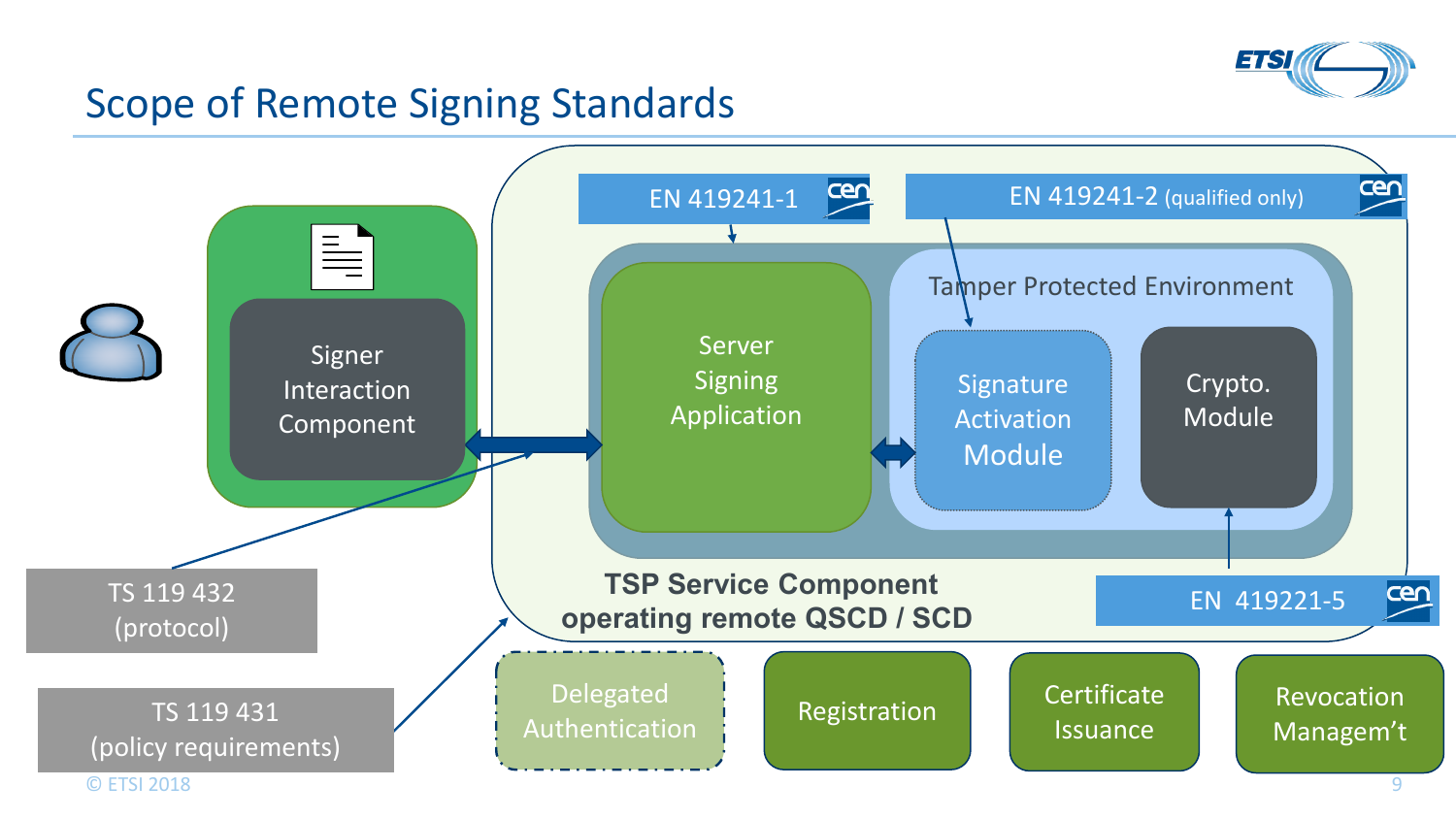

Published standards:

- ETSI EN 319 522: Electronic Registered Delivery Services  $\mathbb V$
- ETSI EN 319 532: Registered Electronic Mail (REM) Services (Supersedes ETSI TS 102 640)  $\mathbb V$

Standards for approval (on ENAP – European Standard Approval Procedure):

- ETSI EN 319 521: Policy and Security Requirements for Electronic Registered Delivery Service Providers  $\mathbb V$
- ETSI EN 319 531: Policy and Security Requirements for Registered Electronic Mail Service Providers  $\mathbb V$

Standards under development

- ETSI TS 119 524 / ETSI TS 119 524 Testing Conformance and Interoperability for eDelivery/REM  $\mathbb V$
- ETSI TR 119 500 Business Driven Guidance for Trust Application Service Providers  $\mathbb V$

Timescale: ENs & TS & TR published: End February 2019

#### © ETSI 2018 10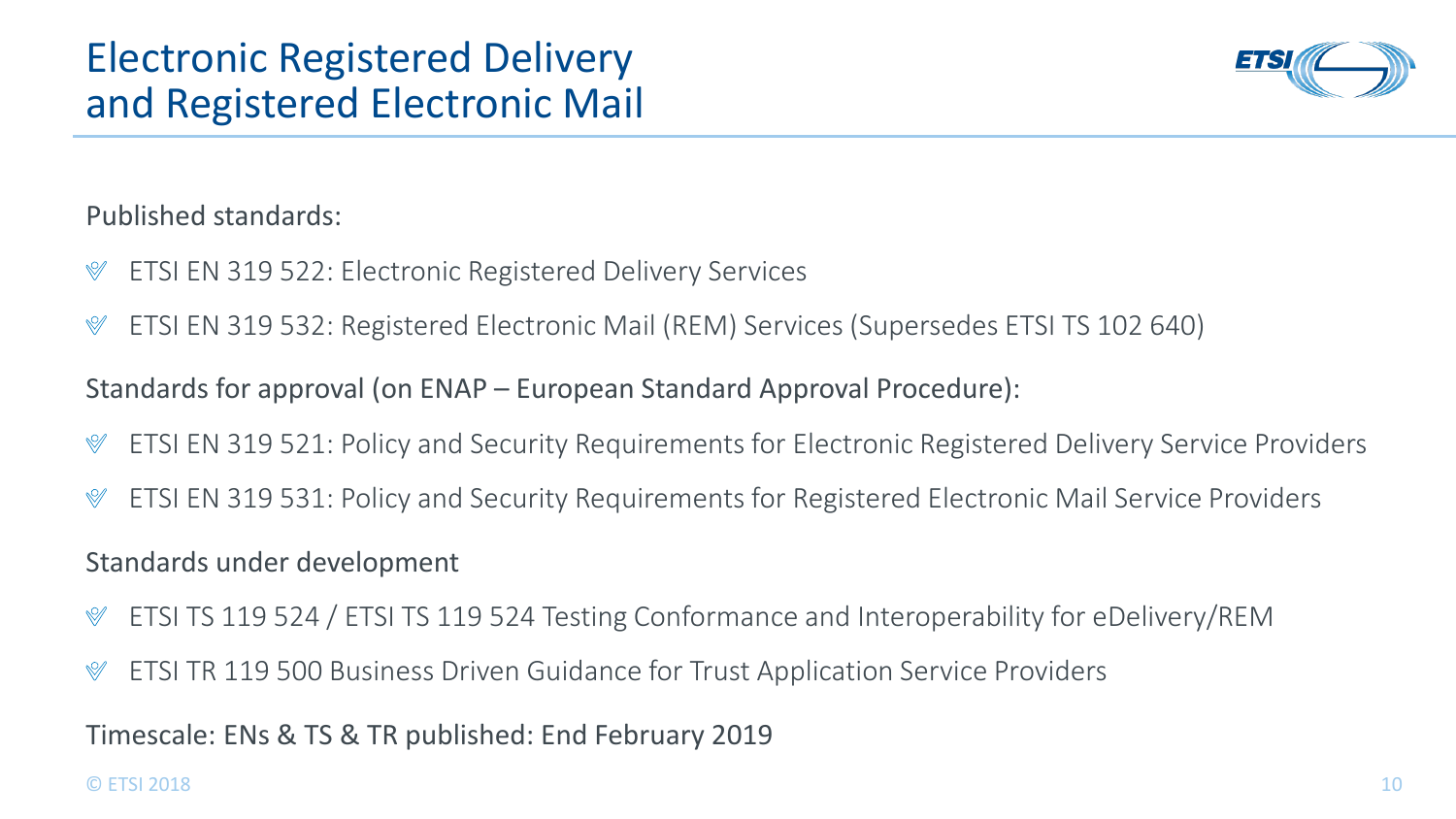

### Work started:

- $\mathcal Y$  TS 119 511 Policy and security requirements for trust service providers providing longterm preservation of digital signatures or general data using digital signature techniques
- TS 119 512 Protocols for trust service providers providing long-term data preservation services

#### Timescale:

- Stable draft for review end of 2018
- Publication: Beginning of 2019 $\mathbb V$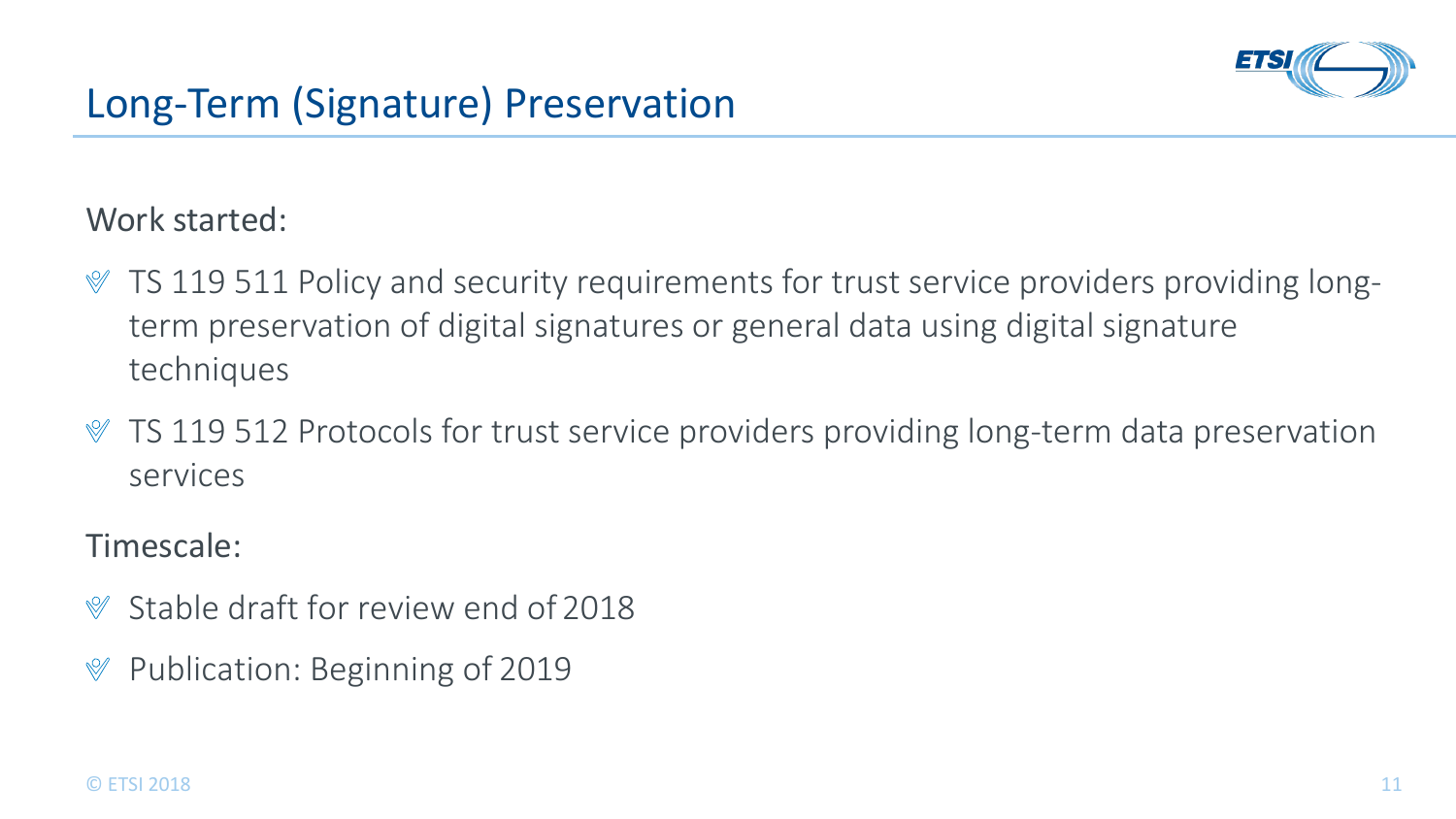

## Using Trusted Lists

### Standards under development

- TS 119 615
	- on the use of information within a Trusted List by relying parties,  $\mathbb{V}$
	- how to process a trusted list in order to obtain information about a QTSP and QTS(s) it provides  $\mathbb{V}$

#### $\mathbb V$ Building blocks

- for validating a qualified signature/seal (see also upcoming TS 119 172-4)
- To link trusted list information to evidences produced by some types of trust services: validation service, preservation service, electronic registered delivery services

## Complements TS 119 612

Timescale:

Target publication: Beginning 2019 $\mathbb V$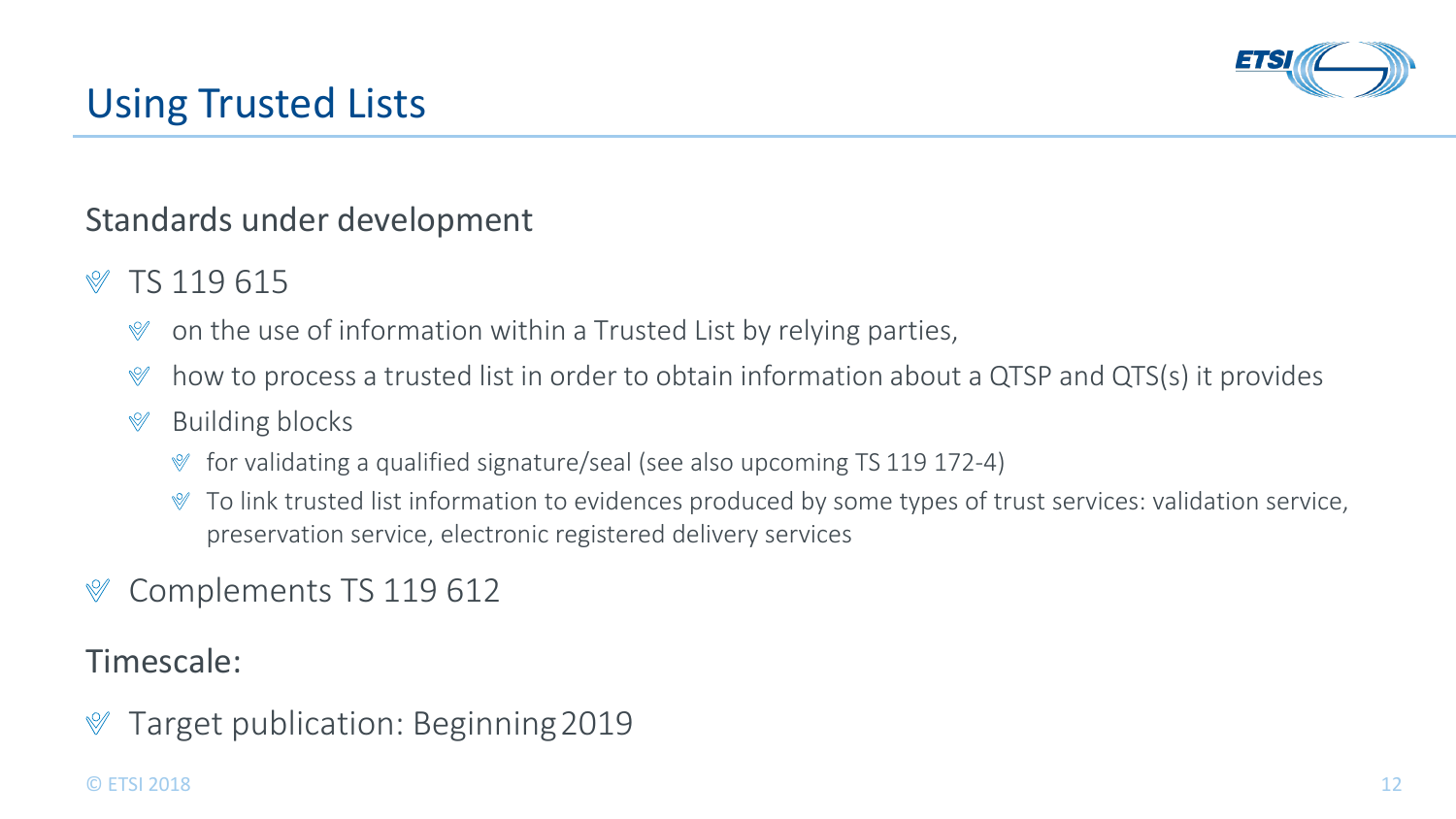

TS 119 403-2: Part 2: Additional requirements for Conformity Assessment Bodies auditing Trust Service Providers that issue Publicly-Trusted Certificates (e.g. as in CA/Browser Forum)

- Annual audit (versus bi-annually for eIDAS)  $\mathbb{V}$
- Audit covers period of time since last audit  $\mathbb{V}$
- Audit attestation requirements fitting web browser requirements  $\mathbb V$
- $\mathbb V$ Published:<https://www.etsi.org/standards-search#search=TS119403-2>

Draft TS 119 403-3: Additional Requirements for CABs Assessing QTSPs against the eIDAS Regulation Requirements

- Auditor capabilities to carry out audits under eIDAS
- $\mathbb{V}$ Required details included in conformity assessment reportTimescale:
- $\mathbb V$ Timescale: Publication January 2019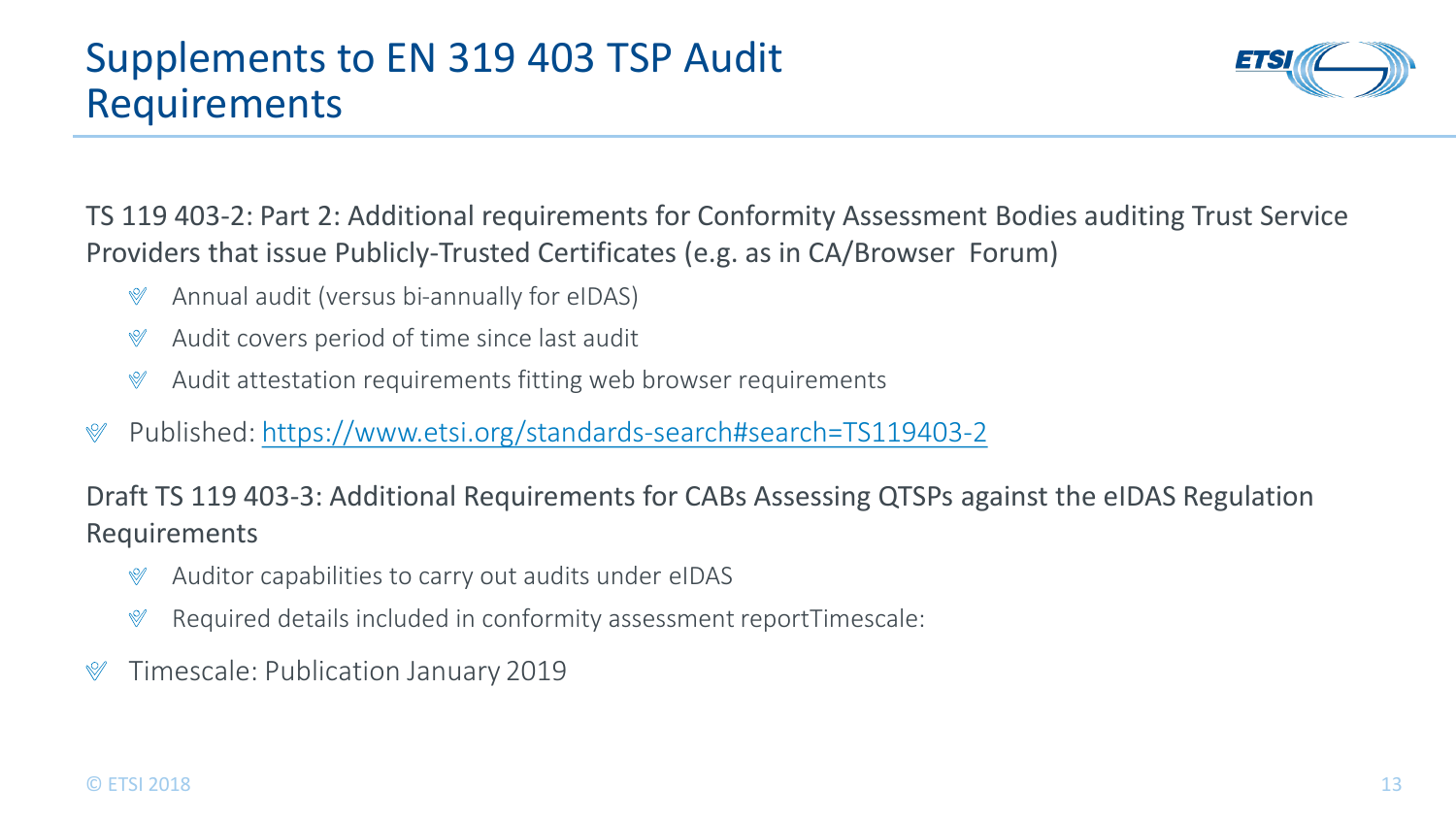

## Machine-processable signature policy formats

#### Machine-processable signature policy formats

- TS 119 172-2: XML format for signature policies  $\mathbb V$
- TS 119 172-3: ASN.1 format for signature policies  $\mathbb V$
- Timescale:
	- Drafts for public review: June 2019  $\mathbb{V}$
	- Published: End November 2019  $\mathbb{M}$

#### Global acceptance of European Trust Services

- Study report on Global Acceptance of EU Trust Services  $\mathbb V$ 
	- Analysis of international, regional and sector specific communities adopting Public Key Infrastructure technology
- International co-hosted workshops:  $\mathbb V$
- $\degree$  ETSI 2018 Target regions; Japan, North America, South America, Africa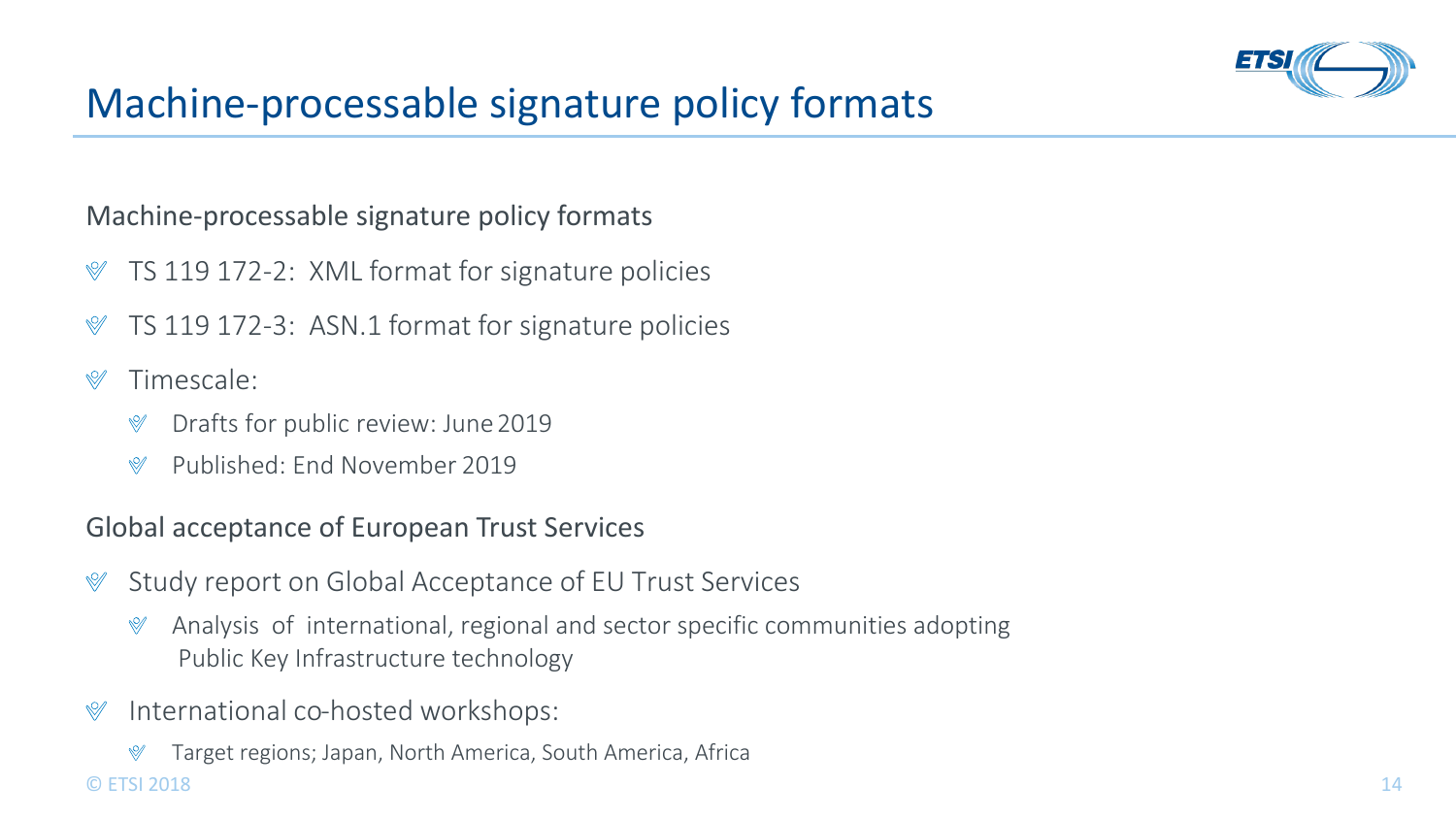



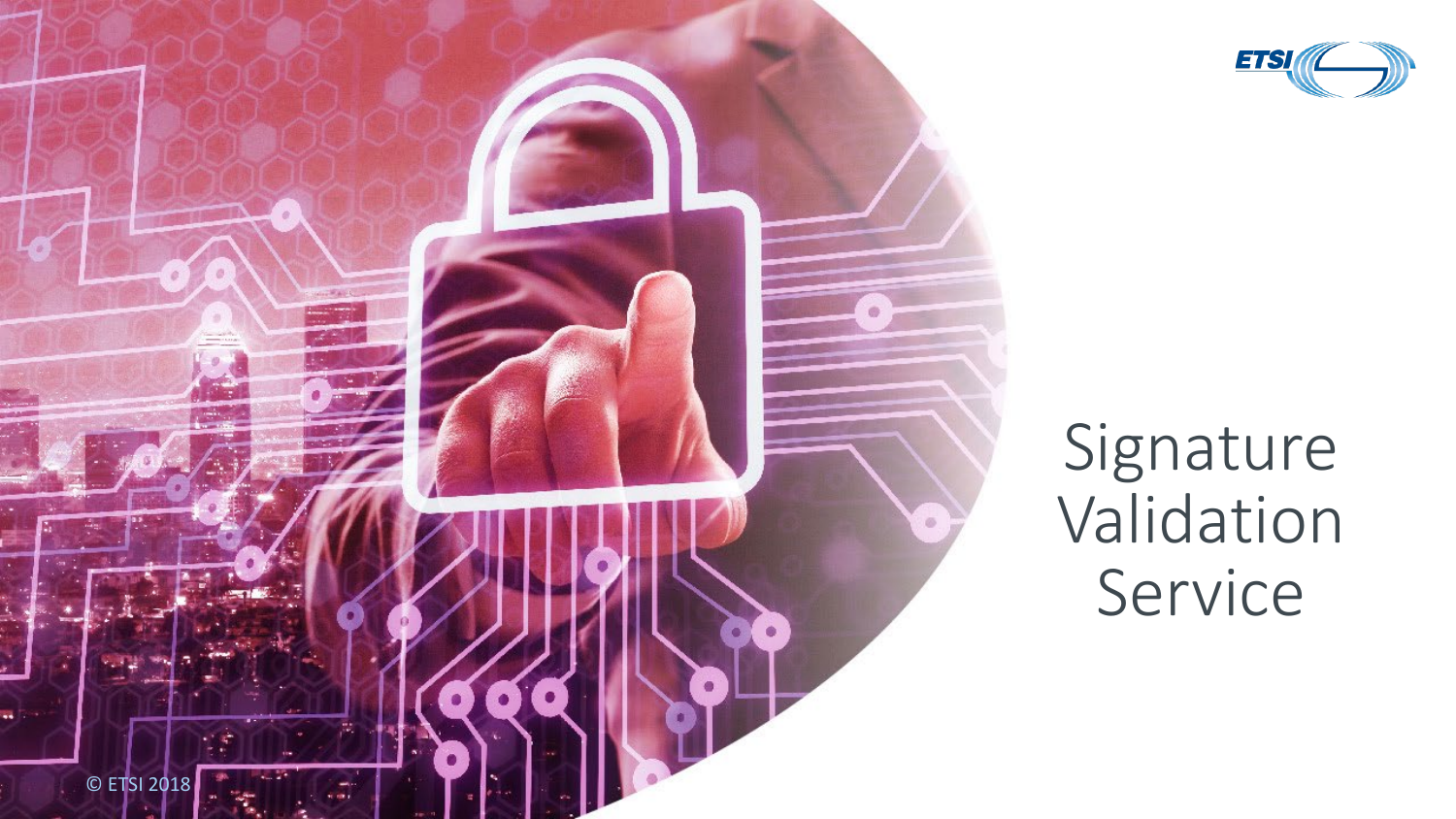



Standards for eIDAS trust services including electronic signatures – trust services for validation

- Started in 2016  $\mathbb{V}$
- Three documents  $\mathbb{V}$ 
	- TS 119 102-2: Validation Report  $\mathbb V$
	- TS 119 441: Policy Requirements for TSPs Providing Signature Validation Services  $\mathbb V$
	- TS 119 442: Protocol for Signature Validation Services  $\mathbb V$
- Workshop 10/01/2018 $\mathbb V$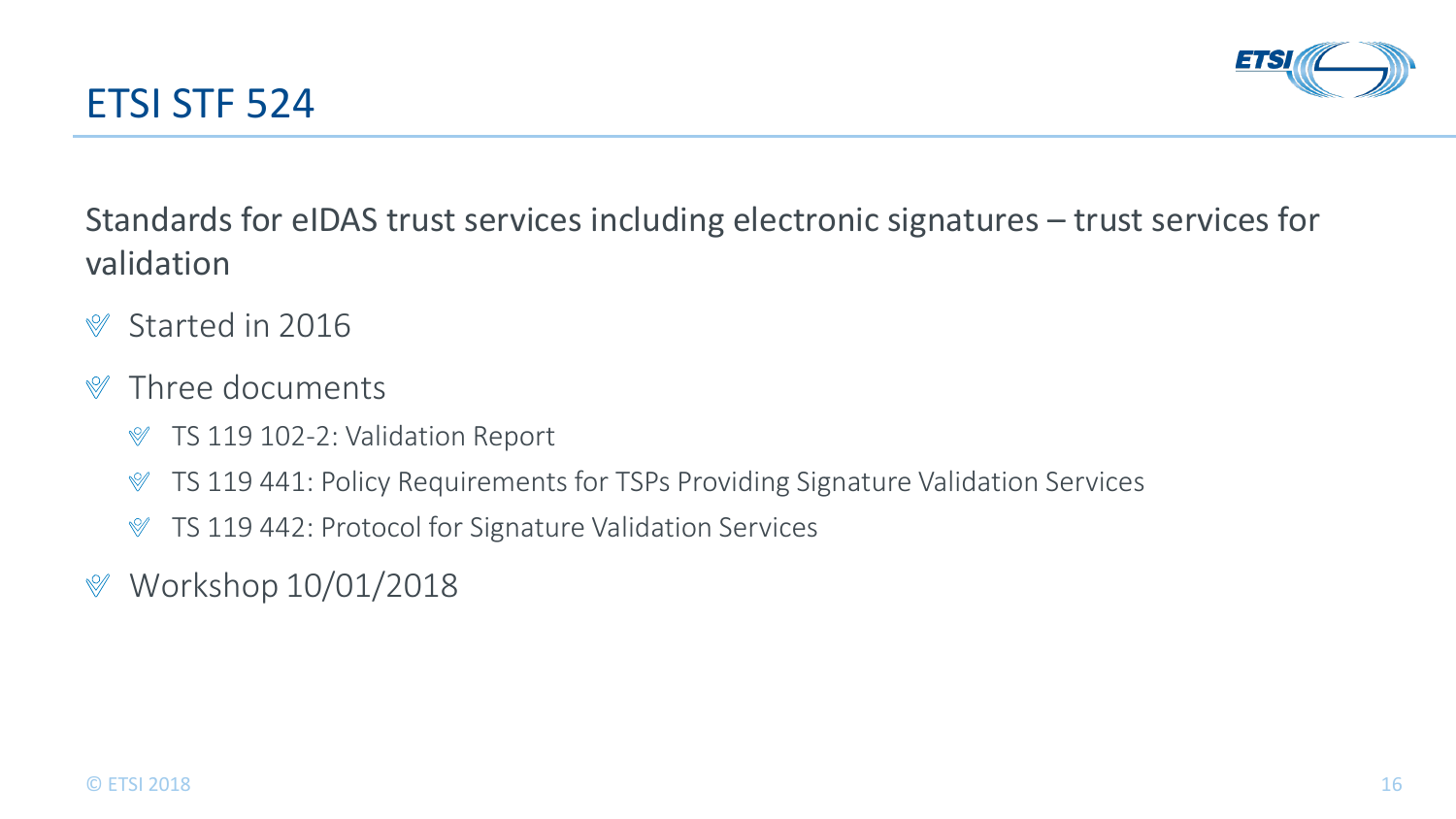

- Published: <https://www.etsi.org/standards-search#search=TS119102-2>  $\mathbb V$
- Preparation of update correcting small XML scheme errors  $\mathbb V$
- No longer relies on OASIS (based on feedback from workshop and on TB ESI  $\mathbb V$ assessment)
- $\mathcal V$  To be used by validation service but also outside of a service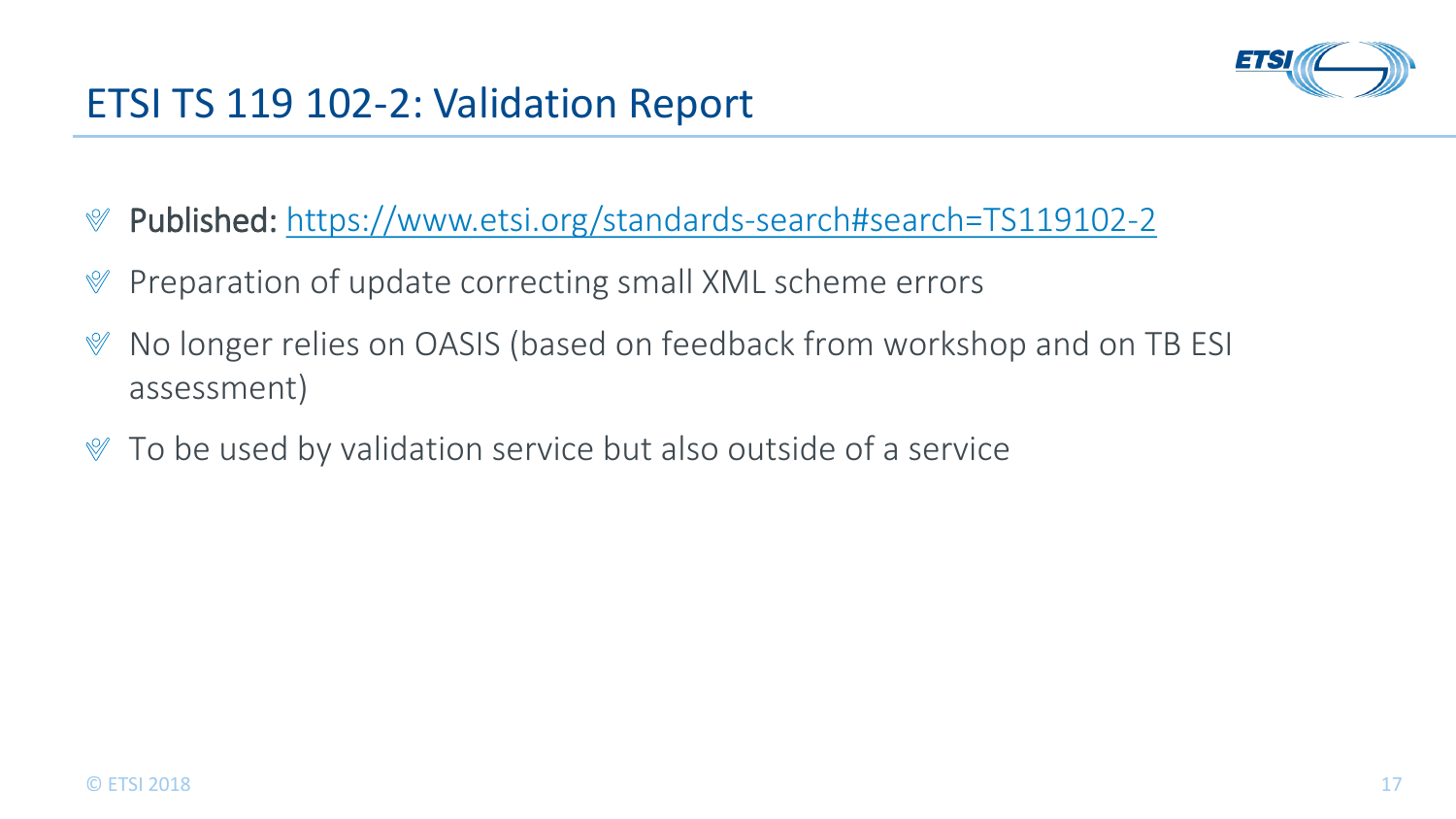

- Published:<https://www.etsi.org/standards-search#search=TS119441>  $\mathbb V$
- Based on ETSI EN 319 401
- General part EU independent  $\mathbb V$
- Normative annex for requirements for qualified validation service for qualified  $\mathbb V$ electronic signatures/seals
- Informative mapping to eIDAS requirements  $\mathbb V$
- Checklist for self-assessment or independent conformity assessment  $\mathbb V$
- Clarifies relation between
	- signature validation policy: set of (technical) validation constraints  $\mathbb V$
- $\degree$  ETSI 2018 18 signature applicability rules: requirements for determination of whether a signature is fit for a particular business or legal purpose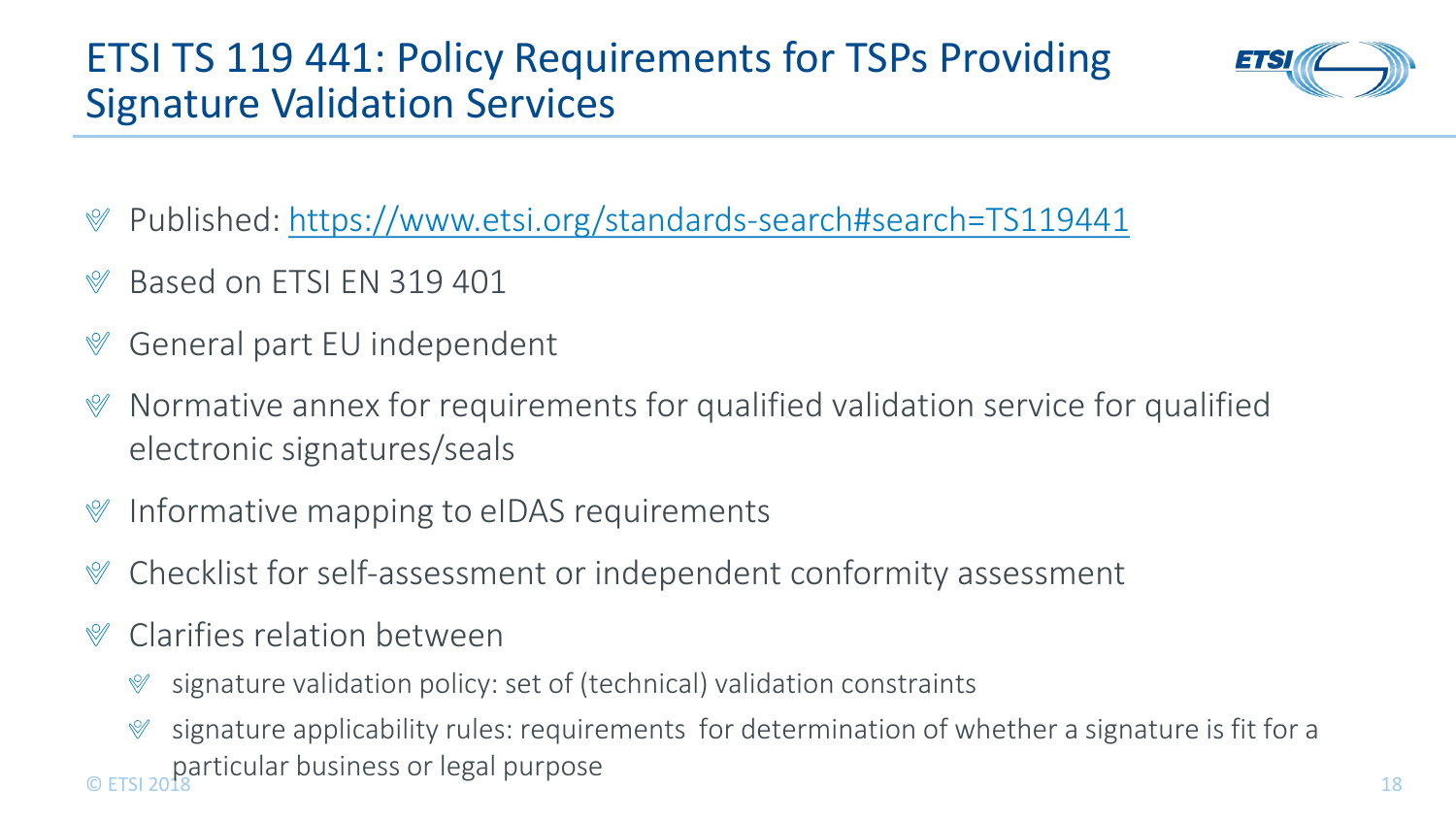

## ETSI TS 119 442: Protocol for Signature Validation Services

### Protocol features:

- Supports both XML and JSON exchanges  $\mathbb V$
- Aligned with OASIS DSS V2.0  $\mathbb V$
- Supports validation, augmentation and augmentation with validation  $\mathbb V$

### Timescale

Publication: January 2019 (delayed to align with OASIS DSS v2 publication) $\mathbb V$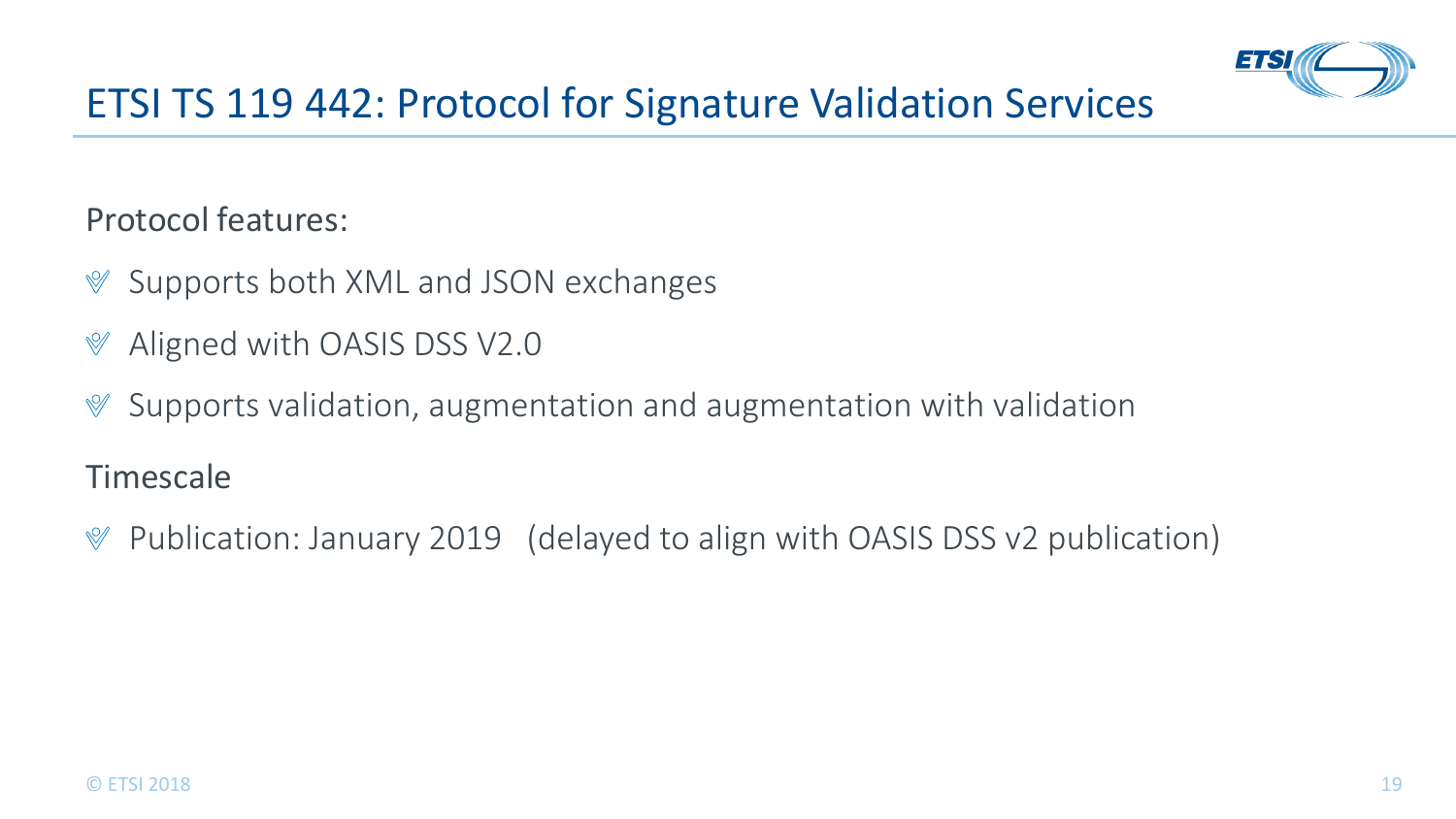

Validation plugtest

Planned for Q2 2019

ETSI TS 119 102-1 AdES digital signatures creation and validation

- Updated version published August 2018 to be aligned to work of STF  $\mathbb V$
- EN approval procedure only after plugtest  $\mathbb V$

ETSI TS 119 172-4 Signature Validation Policy for European Qualified Electronic Signatures/Seals Using Trusted Lists

Timescale: Publication March 2019